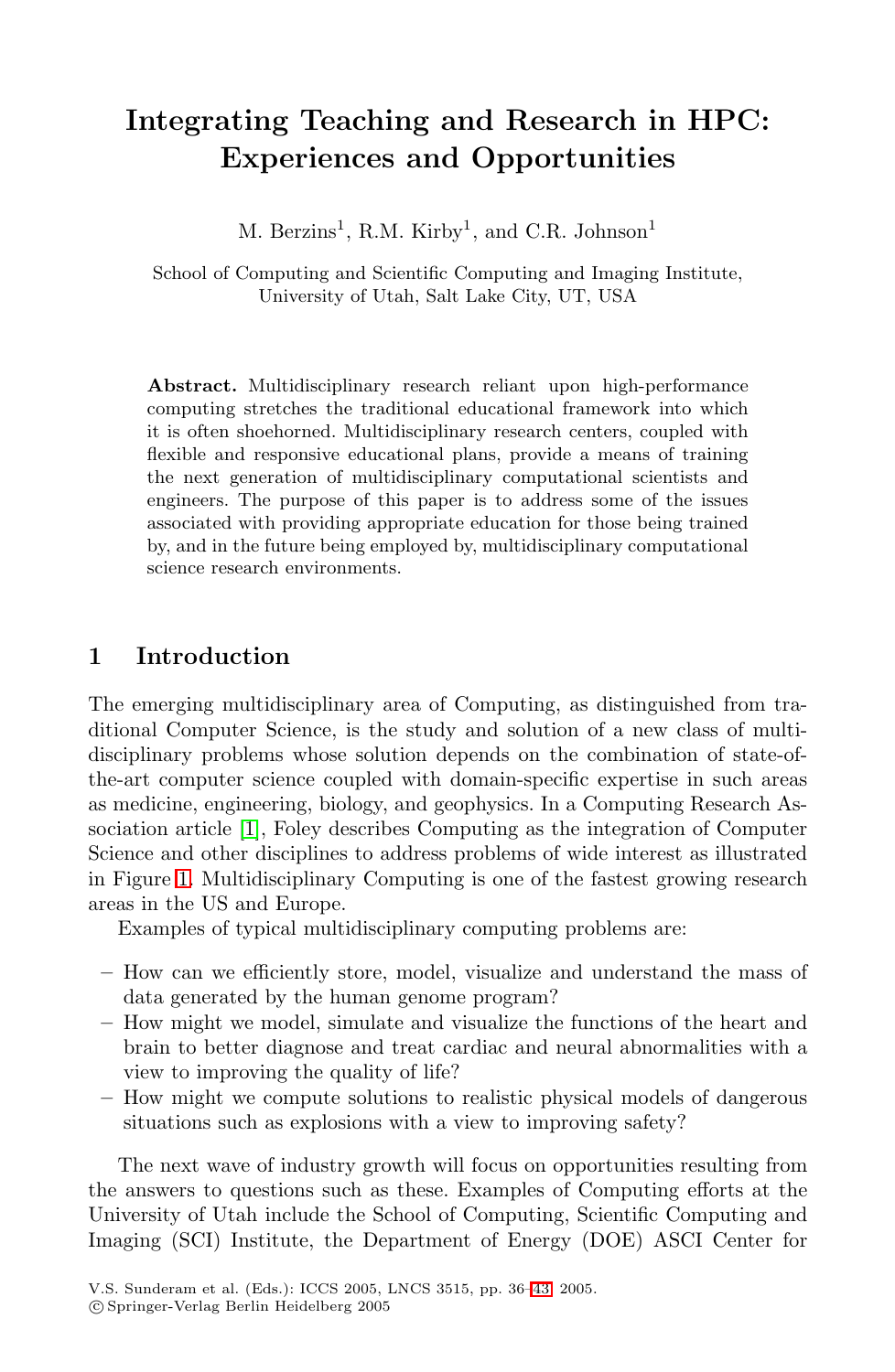



Fig. 1. Relationships between Computing, Computer Science and Applications, adapted from J. Foley's CRA article [\[1\]](#page-7-0)

the Simulation of Accidental Fires and Explosions (C-SAFE), the NSF Grid-Computing Environment for Research, and Education in Computational Engineering Science, among several others.

The objective of this paper is to present an educational model that bridges the research mission of university computing research activities with the educational mission of the university in a synergistic way that benefits both the university and the student. We present a new University of Utah program that provides educational opportunities specifically enhanced by interaction with oncampus computing research activities. This program is a Ph.D. program in Computing with emphasis tracks in Scientific Computing, Computer Graphics and Visualization, and Robotics, offered through the School of Computing. It is worth stressing that these are not developments in isolation. In 1998, 31 graduate programs in computational science at U.S. Universities had been created. As of 2003, the number had grown to 47. In addition, since 1998, 16 new undergraduate degree programs in computational science had been created. The Computing track in Scientific Computing benefits from, and builds upon, the current M.S. degree program in Computational Engineering and Science (CES) [\[2\]](#page-7-2).

<span id="page-1-0"></span>The paper is organized as follows. In Section [2,](#page-1-0) we will present the research missions and research results from two large computing research centers that reside on the University of Utah campus. In Section [3,](#page-4-0) we will present details concerning the new Computing graduate degree program, with specific emphasis on how this educational programs provide a win-win situation for both the research missions of the centers and the educational mission of the university. We will use an example from a high performance computing course to illustrate the intertwined nature of classroom education and research education. We conclude in Section [4](#page-6-0) with a summary and discussion of our findings concerning this integrated approach.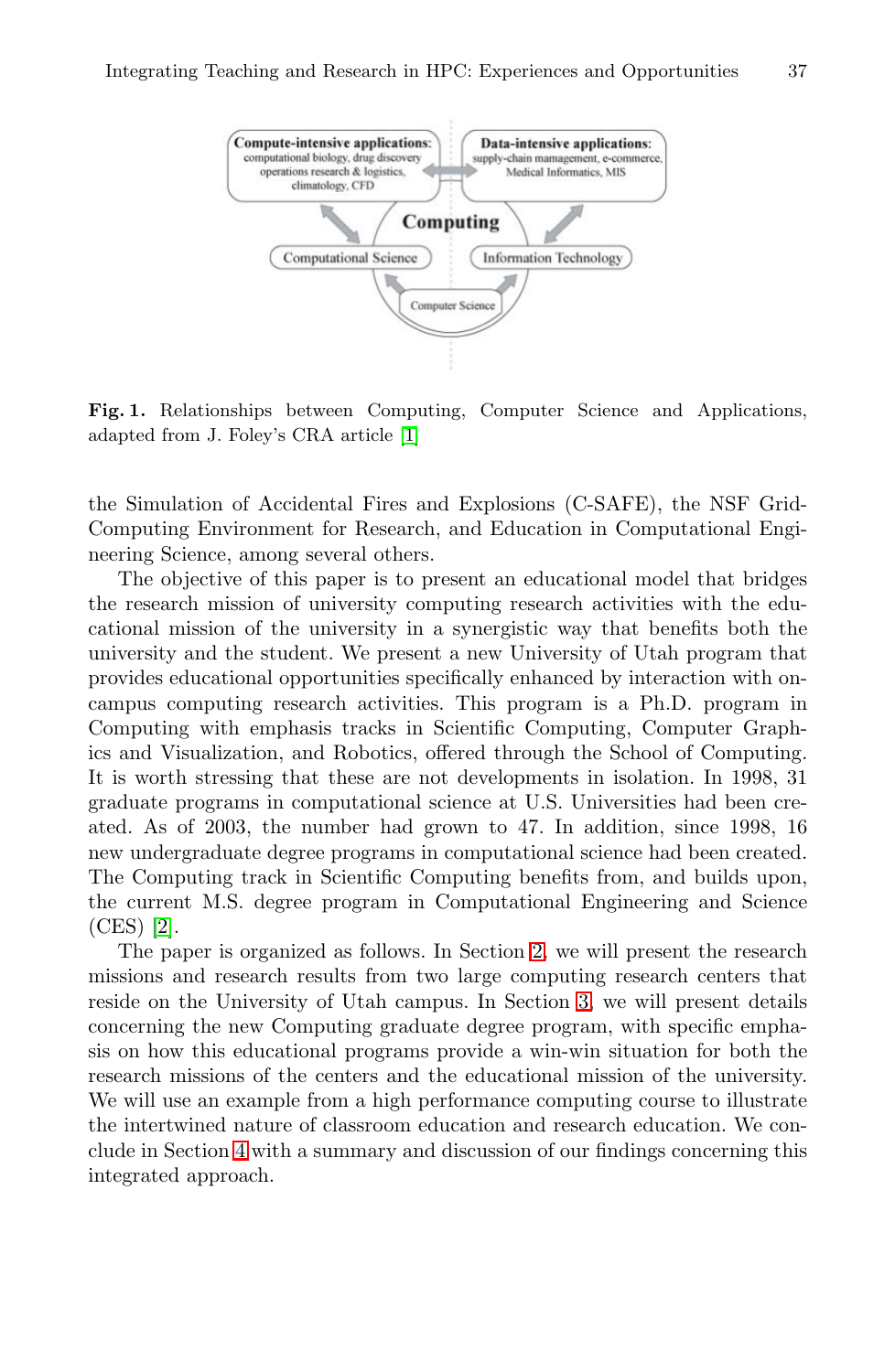## **2 Multidisciplinary Research Efforts at Utah**

To accurately understand and appreciate the environment in which these programs were developed, we will present a discussion of two current research centers at the University of Utah. The first of these is the Center for the Simulation of Accidental Fires and Explosions (C-SAFE), funded by the U.S. Department of Energy, which represents a center whose focus is the physical sciences and engineering. The second is the Center for Bioelectric Field Modeling, Simulation, and Visualization funded by the U.S. National Institutes of Health (NIH), which represents a center whose focus is in biomedicine and bioengineering. These two centers represent research efforts rich in opportunity for integrating teaching and research in high-performance computing.

## **2.1 Center for the Simulation of Accidental Fires and Explosions (C-SAFE)**

C-SAFE is funded under the Department of Energy's Accelerated Strategic Computing Initiative (ASCI) program. The primary goal of C-SAFE focuses specifically on providing state-of-the-art, science-based tools for the numerical simulation of accidental fires and explosions, especially within the context of handling and storage of highly flammable materials. In Figure [2](#page-2-0) (left) we present a visualization of a fire calculation which required the efforts of computational scientists, mathematicians and engineers. The objective of C-SAFE is to provide a system comprising a problem-solving environment (the Uintah PSE) [\[3,](#page-7-3) [4\]](#page-7-4) in which fundamental chemistry and engineering physics are fully coupled with non-linear solvers, optimization, computational steering, visualization and experimental data verification.



<span id="page-2-0"></span>**Fig. 2. C-SAFE (left)**: A simulation of an explosive device enveloped in a jet fuel fire, just after the point of explosion. Particles representing the solid materials (steel and HMX) are colored by temperature, and the gases (PBX product gases and fire) are volume rendered. **NCRR BioFEM PowerApp (right)**: A modeling, simulation and visualization environment for bioelectric fields. Shown here is a visualization showing the results from a finite element simulation of electric current and voltage within a model of the human torso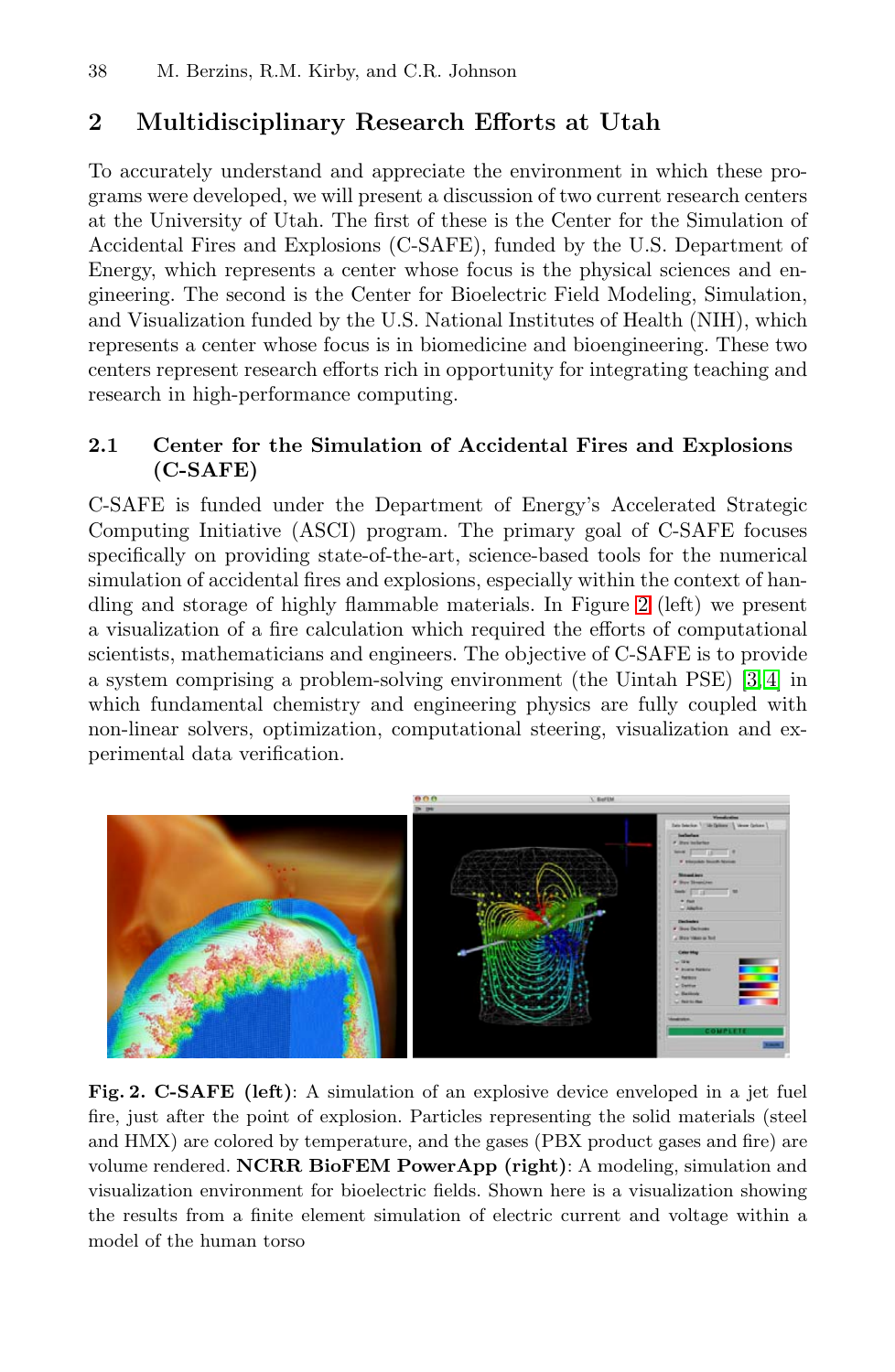One of the major educational challenges posed by this environment is balancing the need to lay a firm foundation in high-performance computing "fundamentals" while at the same time exposing students to the practical issues that arise in large-scale high-performance codes as used by C-SAFE. Often times concepts and tools are taught serially across different courses and different textbooks (and with a variety of application domains in mind), and hence the interconnection between the education and the practical is not immediately apparent. Of particular importance to the mission of C-SAFE is the ability of the software to use large numbers of processors in a scalable way but also to be able to use adaptive meshes in both space and time as a means of changing resolution in order to increase the fidelity of the computation. These aims may be conflicting unless great care is taken. In Section [3.2](#page-5-0) we present a description of a high-performance computing and parallelization course offered as part of the Computing Program which attempts to address this issue.

#### **2.2 Center for Bioelectric Field Modeling, Simulation, and Visualization**

In 2000, one of the authors (CRJ) saw the need for interdisciplinary biomedical computing research as expressed in the following [\[5\]](#page-7-5):

"[R]evolutionary solutions to important science and technology problems are likely to emerge from scientists and engineers who are working at the frontiers of their respective disciplines and are also engaged in dynamic interdisciplinary interactions. . . . [B]iomedicine is now particularly well poised to contribute to advances in other disciplines and to benefit substantially from interactions with those disciplines."

In keeping with this vision, Johnson *et al.* initiated the NIH-funded Center for Bioelectric Field Modeling, Simulation, and Visualization at the University of Utah. The motivation for this Center comes from the confluence of scientific imagination and the maturation of the technology required to pursue new ideas. As computers have become more and more powerful, their users have acquired the potential ability to model, simulate, and visualize increasingly complex physical and physiological phenomena. To realize this new potential there have also been concomitant advances in computer software such as graphical user interfaces, numerical algorithms, and scientific visualization techniques. This combination of more powerful devices and the software to use them has allowed scientists to apply computing approaches to a continually growing number of important areas—such as medicine and, in particular, the important field of bioelectricity.

The mission of the Center is:

- **–** To conduct technological research and development in advanced modeling, simulation, and visualization methods for solving bioelectric field problems.
- **–** To create and disseminate an integrated software problem solving environment for bioelectric field problems called BioPSE [\[6\]](#page-7-6) which allows interaction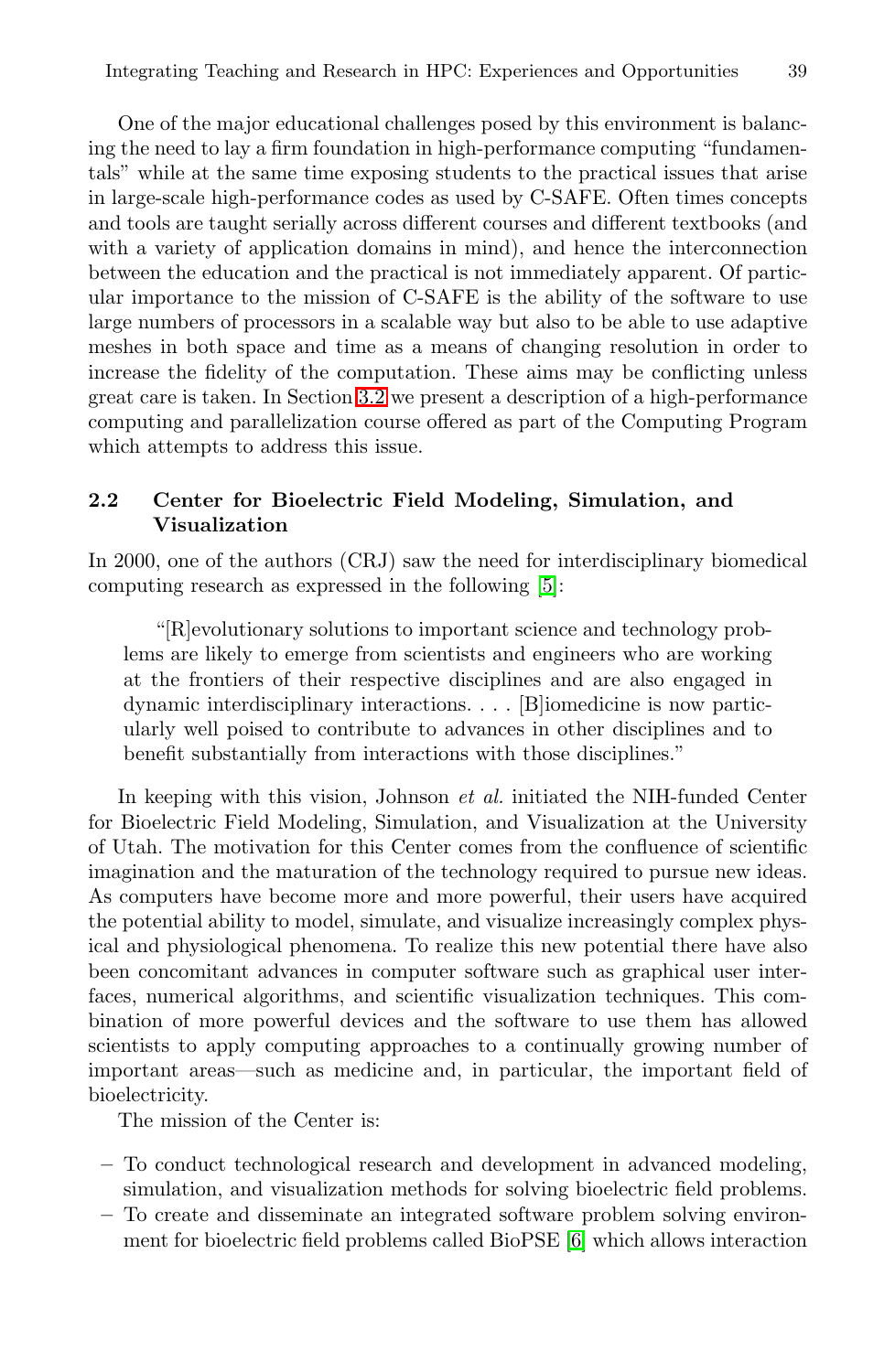between the modeling, computation, and visualization phases of a bioelectric field simulation as illustrated in Figure [2](#page-2-0) (right).

One of the educational challenges within this type of environment is to develop a curriculum which instills good software engineering practices within the context of user-driven scientific computing software. Portability, extensibility, usability and efficiency all compete in this type of software environment; most Computing training focuses on one or two of these issues, but does not show how to balance the competing interests of these areas to create a product which meets the mission as stated above. The Computing degree infrastructure described in Section [3](#page-4-0) is designed to accommodate these type of needs.

## <span id="page-4-0"></span>**3 Integrating Research and Teaching**

Students participating in high-tech research areas with our faculty are at present limited to academic program choices that do not currently reflect either the changing multidisciplinary demands of employers in industry nor the actual breadth and multidisciplinary nature of their research training and achievements. While many of these students participate in the high-quality Computer Science graduate program, their multidisciplinary needs and aspirations are somewhat different from those satisfied by conventional Computer Science, which provides more emphasis on learning about computer hardware, operating systems, and theory, and less on how to solve real-world interdisciplinary computing problems.

To bridge the gap between the high-performance programming and computing needs of the research centers as described above, we envisage an integrated research and teaching environment which provides sufficient structure to instill foundational scientific computing knowledge while providing sufficient freedom to individualize a program of study to the student's research and professional needs. The bridge has been built within the new Computing Degree offered by the School of Computing at the University of Utah, which is described in the next section.

#### **3.1 Computing Degree Program**

Two key features of our new Computing graduate degree structure are particularly designed to meet this student expectation. Not only is the new Computing degree designed to integrate knowledge from many starting points (engineering, mathematics, physics, medicine), but its track structure makes it possible to build natural and student-centered collaborative academic programs across the University. The Computing degree structure operates at both Masters and Doctoral level and is interdisciplinary through its track structure. Each track has a minimum of six faculty members who form a Track Faculty Committee. This track structure makes it possible for the Computing degree to be applicable to emerging multidisciplinary problems with a maximum of efficiency in a sound academic manner. We note that academic tracks have been shown to be a successful mechanism for offering a variety of educational opportunities within a larger degree option.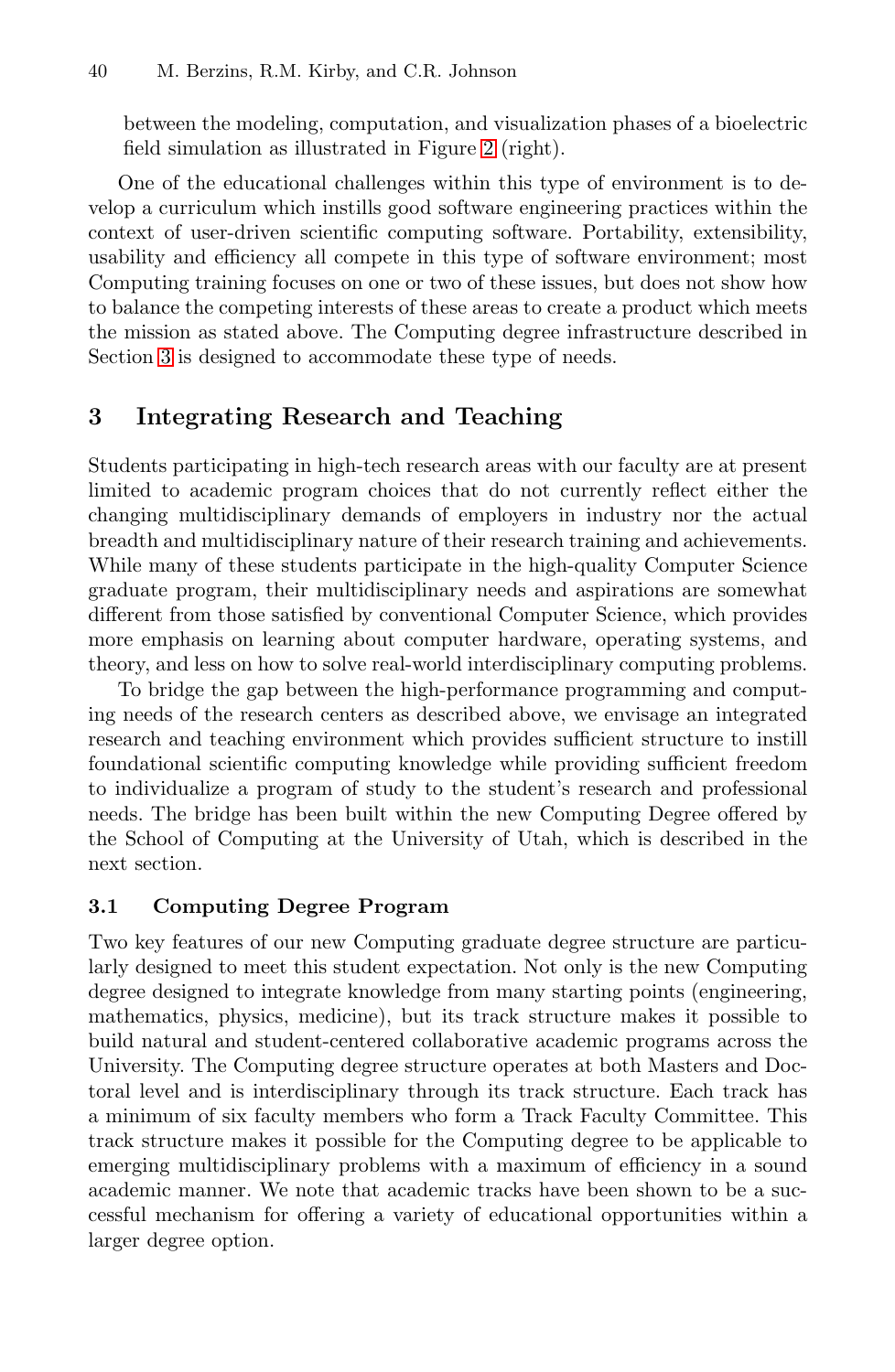The current tracks existing under the umbrella of the Computing Degree are: (1) Scientific Computing, (2) Computer Graphics and Visualization and (3) Robotics. Our focus in this paper is on the scientific computing track.

The Scientific Computing track trains students to perform cutting edge research in all of the aspects of the scientific computing pipeline: mathematical and geometric modeling; advanced methods in simulation such as high-performance computing and parallelization; numerical algorithm development; scientific visualization; and evaluation with respect to basic science and engineering. Students apply this knowledge to real-world problems in important scientific disciplines, including combustion, mechanics, geophysics, fluid dynamics, biology, and medicine. Students integrate all aspects of computational science, yielding a new generation of computational scientists and engineers who are performing fundamental research in scientific computing, as well as being interdisciplinary "bridge-builders" that facilitate interconnections between disciplines that normally do not interact. Our mission is to provide advanced graduate training in scientific computing and to foster the synergistic combination of computer and computational sciences with domain disciplines.

The scientific computing track requires only four "fundamental" courses: Advanced Scientific Computing I/II, Scientific Visualization, and High-Performance Computing and Parallelization. These four courses are designed to provide sufficient breadth in computing issues as to allow individual faculty members to then use the remaining course hour requirements to individually direct a student's program of study to meet that student's research needs. In the following section, we describe in depth one of the four aforementioned classes, with the specific intent of showing how it fulfills the gap-filling need described earlier.

#### <span id="page-5-0"></span>**3.2 Computing Degree Program - "High-Performance Computing and Parallelization" Course**

In this section we take one example from the Scientific Computing track of the new Computing degree and relate it to the C-SAFE research in high performance computing.

The course entitled "High Performance Computing and Parallelization" is intended to make it possible to understand parallel computer architecture at a high level; to write portable parallel programs using the message passing system MPI; and to understand how to construct performance models for parallel programs. The course covers the use of workstation networks as parallel computers and issues such as data decomposition, load balancing, communications and synchronization in the design of parallel programs. Both distributed memory and shared memory programming models are used. Performance models and practical performance analysis are applied to multiple case studies of parallel applications. The course is based on the books [\[7,](#page-7-7) [8\]](#page-7-8) with background material from [\[9\]](#page-7-9) and from a number of research papers such as [\[10,](#page-7-10) [4,](#page-7-4) [11,](#page-7-11) [3\]](#page-7-3).

The course assignments involve writing parallel programs on a parallel computing cluster. One issue that arises in the teaching of this material is the conflict between the students being able to learn quickly and possibly interactively if at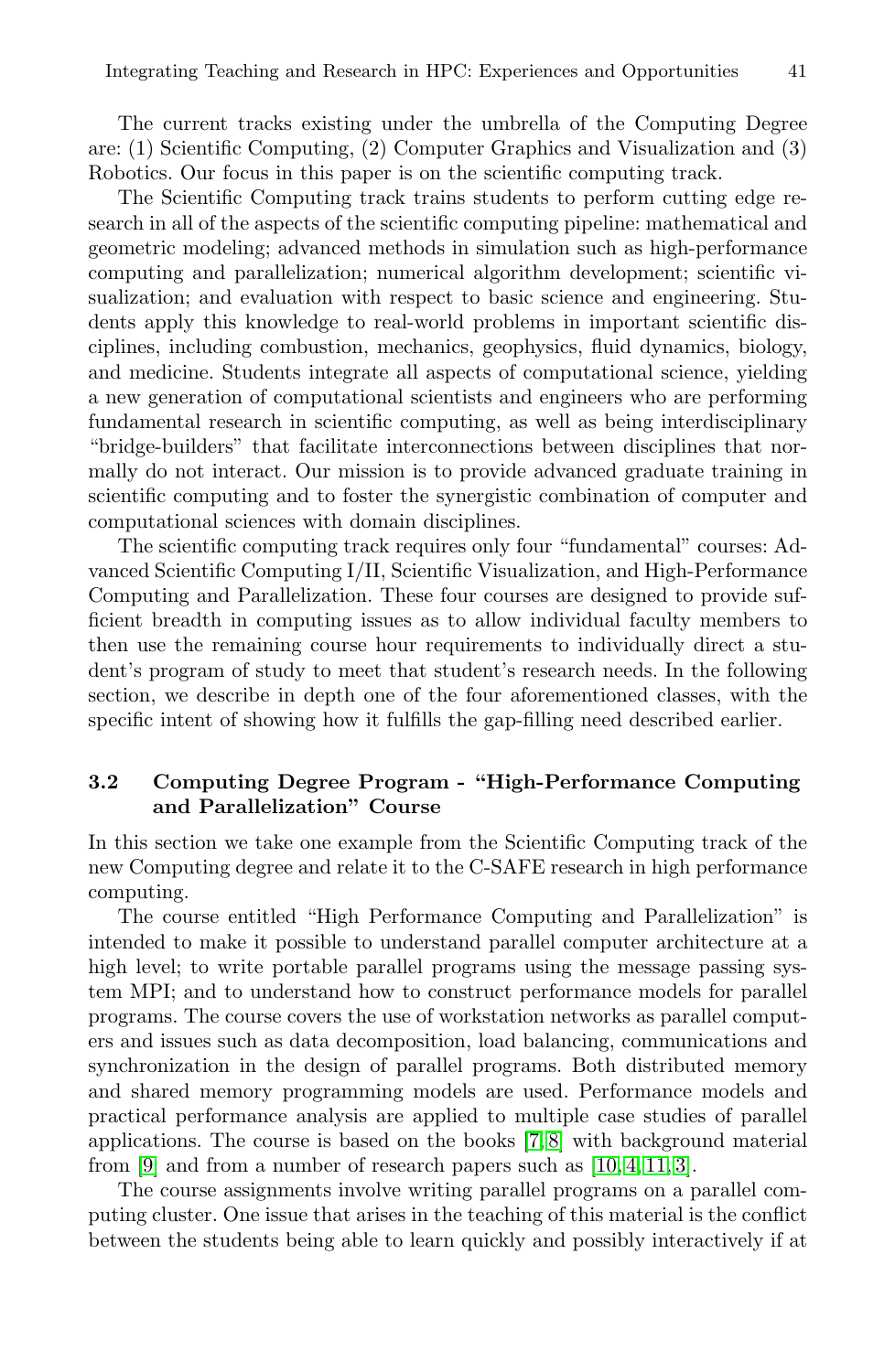all possible against the normal mode of batch production runs. Often the best way to resolve this conflict is through the purchase of a small teaching cluster.

**Simple Performance Analysis.** In understanding parallel performance it is first necessary to understand serial performance as the concepts that occur on parallel machines such as memory hierarchy are also present on serial machines in the shape of cache and *tlb* effects [\[8\]](#page-7-8). In understanding parallel performance and scalability the concepts of Isoefficiency, Isomemory and Isotime are all important and are often the most difficult topics for the students to grasp. Isoefficiency studies consider how fast the problem size has to grow as the number of processors grows to maintain constant efficiency. Isotime studies consider how fast the problem size has to grow as the number of processors grows to maintain constant execution time. Isomemory studies consider how fast the problem size has to grow as the number of processors grows to maintain constant memory use per processor.

These metrics may be defined for a problem of size *n* whose execution time is  $T(n, p)$  on p processors and lead to a number of conclusions, see [\[10,](#page-7-10) [11\]](#page-7-11):

- (i) If the Isotime function keeps  $(T(n,1)/p)$  constant then the Isotime model keeps constant efficiency, and the parallel system is scalable.
- (ii) If execution time is a function of  $(n/p)$  then the Isotime and Isoefficiency functions grow linearly with the number of processors, and the parallel system is scalable.
- (iii) If the Isotime function grows linearly then the Isoefficiency function grows linearly, and the parallel system is scalable.
- (iv) If Isoefficiency grows linearly and the computational complexity is linear then the Isotime grows linearly, and the parallel system is scalable.

Martin and Tirado [\[11\]](#page-7-11) quote an illuminating example from linear algebra characterized by a multigrid problem size of  $N^2$  for which Isomemory and Isotime require  $N^2 = p$  while for Isoefficiency  $N^2 = p^2$ . In this case if problem size is scaled with Isotime (and memory) execution time is constant and efficiency decreases slowly. In their example a 128x128 problem on 2 processors needs to go to 512x512 on 8 processors for Isoefficiency, rather than 256x256 on 8 processors for Isotime performance.

The importance of such results for C-SAFE, as it moves towards an adaptive parallel architecture of a very complex multi-physics code, is that they provides a good theoretical base for those involved in the development of the load balancing algorithms needed to make effective use of large numbers of processors on the latest generation of machines.

#### <span id="page-6-0"></span>**4 Summary and Discussion**

Multidisciplinary research has become an integral part of the research landscape, and its importance will continue to grow in the future. How discipline-centered university programs adapt to the changing nature of research will directly impact